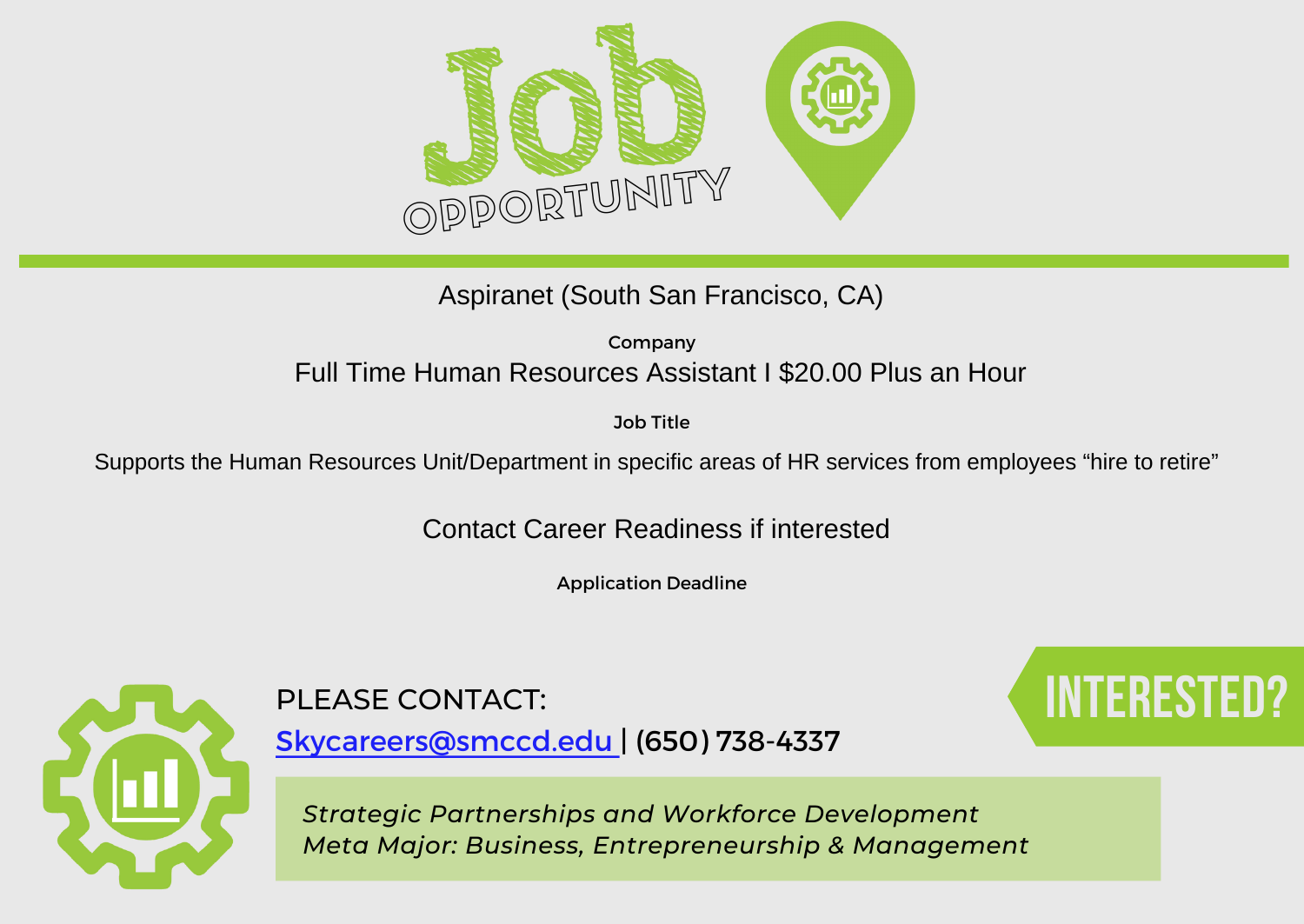

Company Hallmark Aviation Services (San Francisco Airport)<br><sup>Company</sup><br>Full-Time Customer Service Representative I \$19.05 - \$20.15 an Hour

Job Title

Provide excellent customer service while managing the ticket counter, checking in passengers, handling cash

25 positions available- contact Career Readiness if interested

Application Deadline



PLEASE CONTACT: **Interested and the set of the set of the set of the set of the set of the set of the set of the set of the set of the set of the set of the set of the set of the set of the set of the set of the set of the** 

[Skycareers@smccd.edu | \(650\) 738-4337](mailto:skycareers@smccd.edu)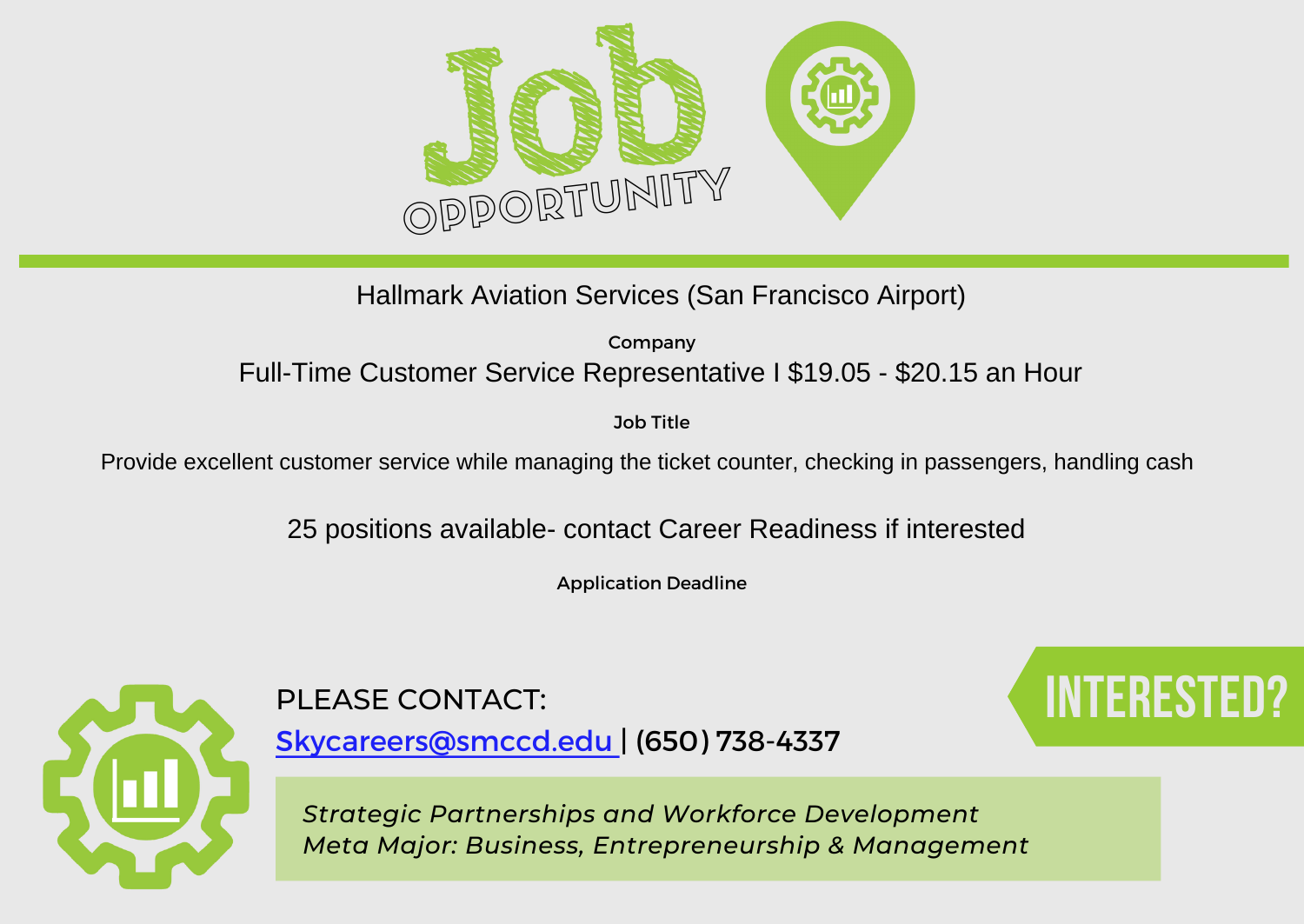

Ranger Pipelines (San Francisco, CA)

Company Full-Time Administrative Assistant/Accounts Payable I \$60,000 an Hour

Job Title

Assist with accounts payable and data entry, enter monthly progress billings

Contact Career Readiness if interested

Application Deadline



[Skycareers@smccd.edu | \(650\) 738-4337](mailto:skycareers@smccd.edu)

PLEASE CONTACT: **Interested and the set of the set of the set of the set of the set of the set of the set of the set of the set of the set of the set of the set of the set of the set of the set of the set of the set of the**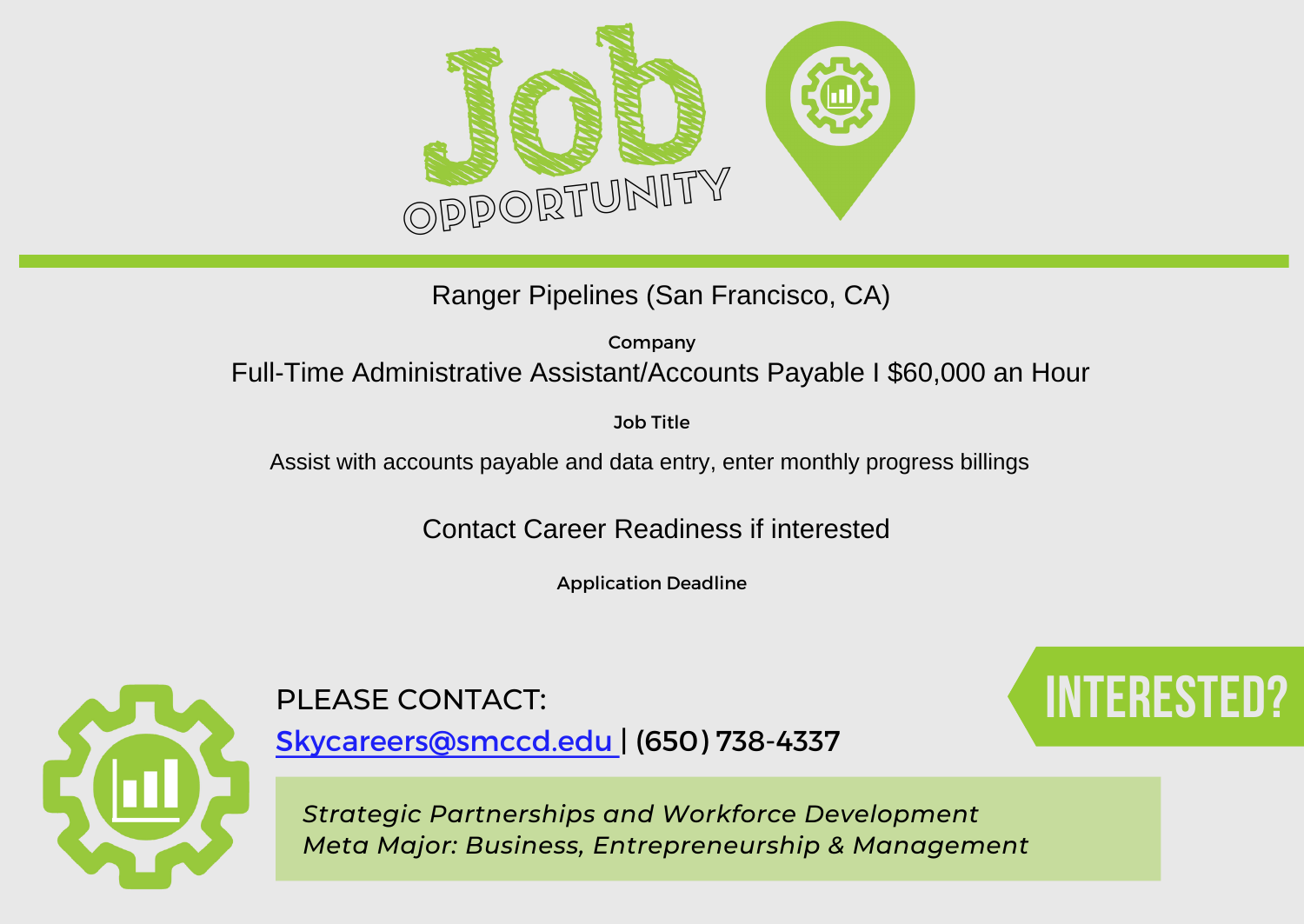

Robert Half (San Francisco, CA)

Company Full-Time Temp Customer Service Representative I \$19.95 - \$23.10 an Hour

Job Title

Customer Service Representative position via Robert Half in the Real Estate Property/Facilities Mgt field

Contact Career Readiness if interested

Application Deadline



## PLEASE CONTACT: **Interested and the set of the set of the set of the set of the set of the set of the set of the set of the set of the set of the set of the set of the set of the set of the set of the set of the set of the**

[Skycareers@smccd.edu | \(650\) 738-4337](mailto:skycareers@smccd.edu)